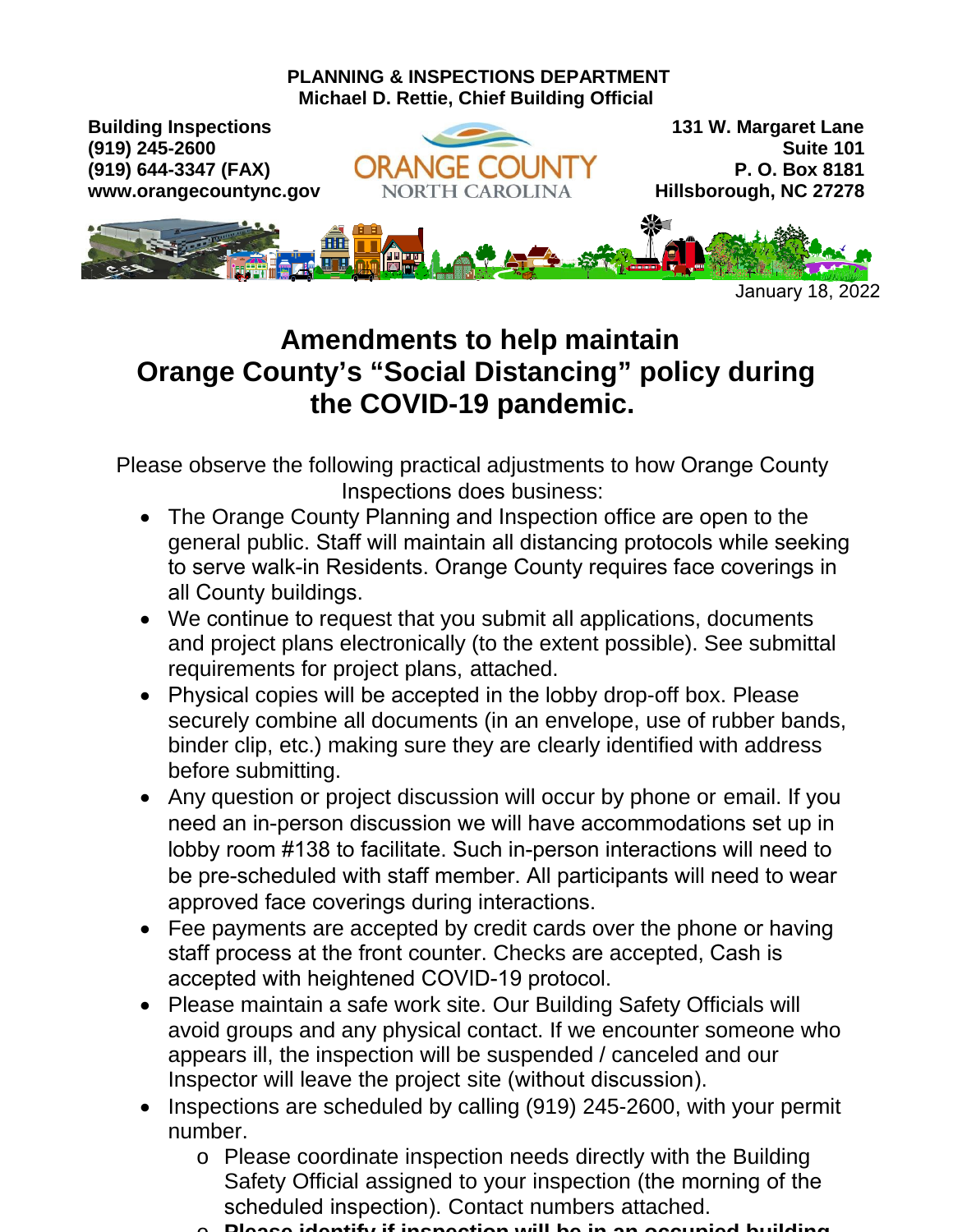## **Inspection staff cellular numbers:**

| Bertie Alcorn,  | Chief Inspector:                           | (919) 883-7947   |
|-----------------|--------------------------------------------|------------------|
| Chris Wiggins,  | <b>Building Safety Official:</b>           | (919) 883-7944   |
| Gregg Lassiter, | <b>Building Safety Official:</b>           | (919) 932-0567   |
|                 | Keith Barnhouse, Building Safety Official: | (919) 943-5545   |
| vacant          | <b>Building Safety Official:</b>           | (919) 883-7951   |
| Mark Dunlap,    | <b>Building Safety Official:</b>           | $(919)$ 257-1685 |
| Nicholas Perry, | <b>Building Safety Official:</b>           | (919) 883-7949   |
| Greg Byrd,      | <b>Building Safety Official:</b>           | $(919)$ 338-4696 |
| Michael Rettie, | <b>Chief Building Official:</b>            | (919) 316-9268   |

## **Inspection office staff contact for application and document submission:**

Jennifer Geda and Jessica Gentry for residential permit projects: [ocbuildingpermit@orangecountync.gov](mailto:mahernandez@orangecountync.gov)

Jeanneane Norwood and Linda Pulley for simple trade permits: [ocinspect@orangecountync.gov](mailto:ocinspect@orangecountync.gov)

Jocelyn (Josh) Gentry, commercial permit projects: [ocbuildingpermit@](mailto:ocbuildingpermit)orangecountync.gov

Romina Khandani, residential plans review: [rkhandani@orangecountync.gov](mailto:rkhandani@orangecountync.gov)